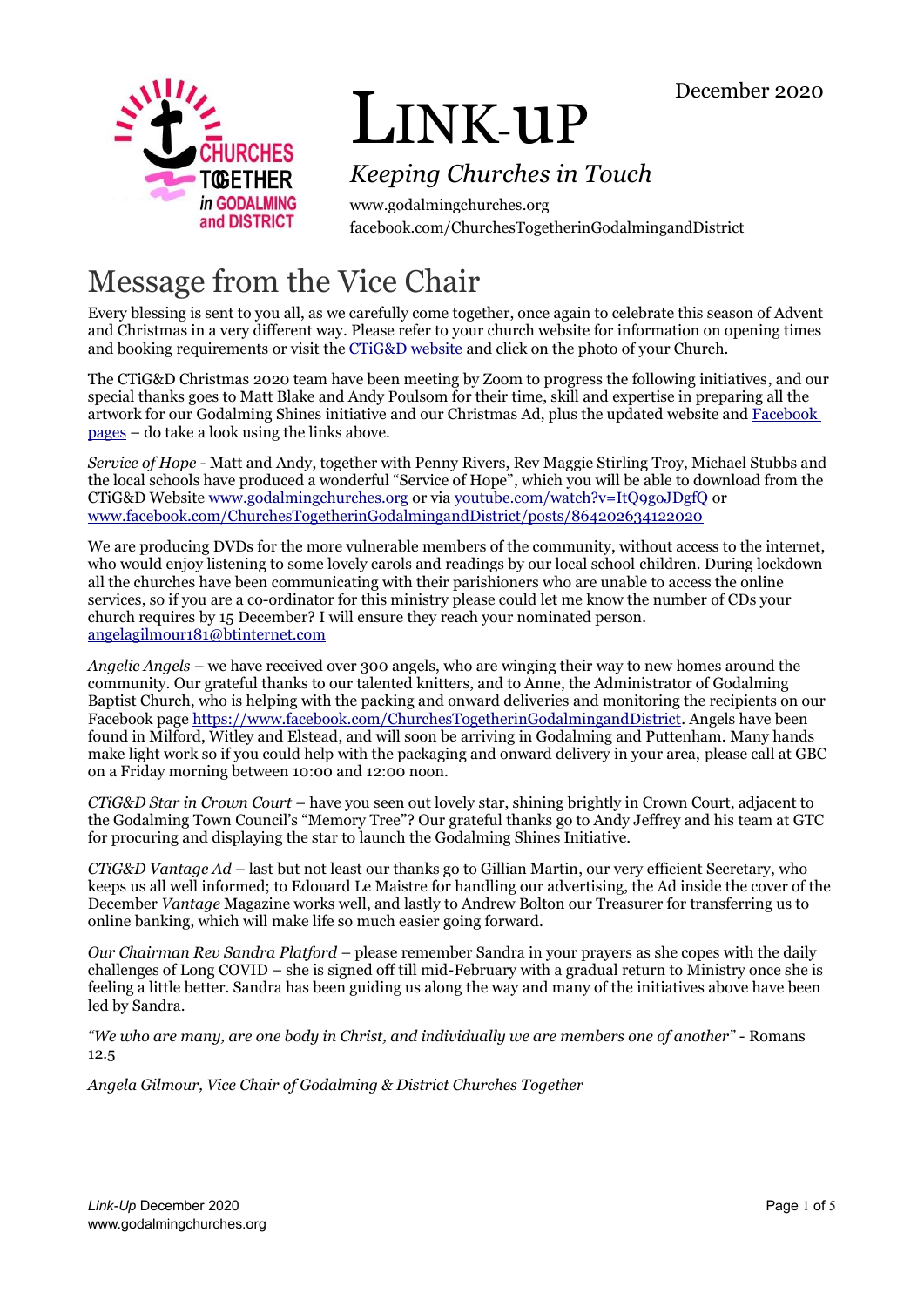# Churches Together United Service

Every year, Churches Together in Godalming and District hold a United Service during the Week of Prayer for Christian Unity. The service next year will be on Sunday 24 January 2021, in Godalming Baptist Church, at 10:30. The theme of the service is Abiding in Christ (Abide in my love and you shall bear much fruit - John 15:5-9). After all that 2020 has thrown at us, it will be good to focus on where our roots need to be.

Because of the ever-changing COVID restrictions, we don't know yet whether it will be possible for people to attend this event in person, though we hope that at least some will be able to do so. However, whatever the situation inside church, the service will be live-streamed, so that you can watch it at home.

Please put the date in your diaries (there probably isn't much else in there!) so that we can look forward to worshipping together, one way or another.

# Churches Together "Last Sunday service of the Year"

This will be on You tube from 18:30 on Sunday 27 December, look out for the link.

# Churches Together prayer breakfasts

The November prayer breakfast is on Saturday 19 December at 8:30 via Zoom at: <https://zoom.us/j/9463914833> using the password 2020.

### Godalming Community Store/Food Bank

The Food Bank and the Community Store work together, with items being collected and distributed by both as needed. Citizens Advice Waverley are also involved in helping families with advice and guidance.

The Community Store is still operating from the Wilfred Noyce Centre, and The Food Bank from St Mark's Community Centre.

The Community Store is run by The Farncombe and Godalming Corona Virus Support Group, in partnership with Godalming Town Council.

Please keep supporting our local community. Donations of food etc can be via Trolley Tuesdays and various Hubs around the area and perhaps include Christmas things like wrapping paper or cards .

Keep a look out for further information, and if you have any questions or suggestions please contact Michael Stubbs who is our representative on the Town Council Community Store Working Group on [michaeleashing@aol.com.](mailto:michaeleashing@aol.com)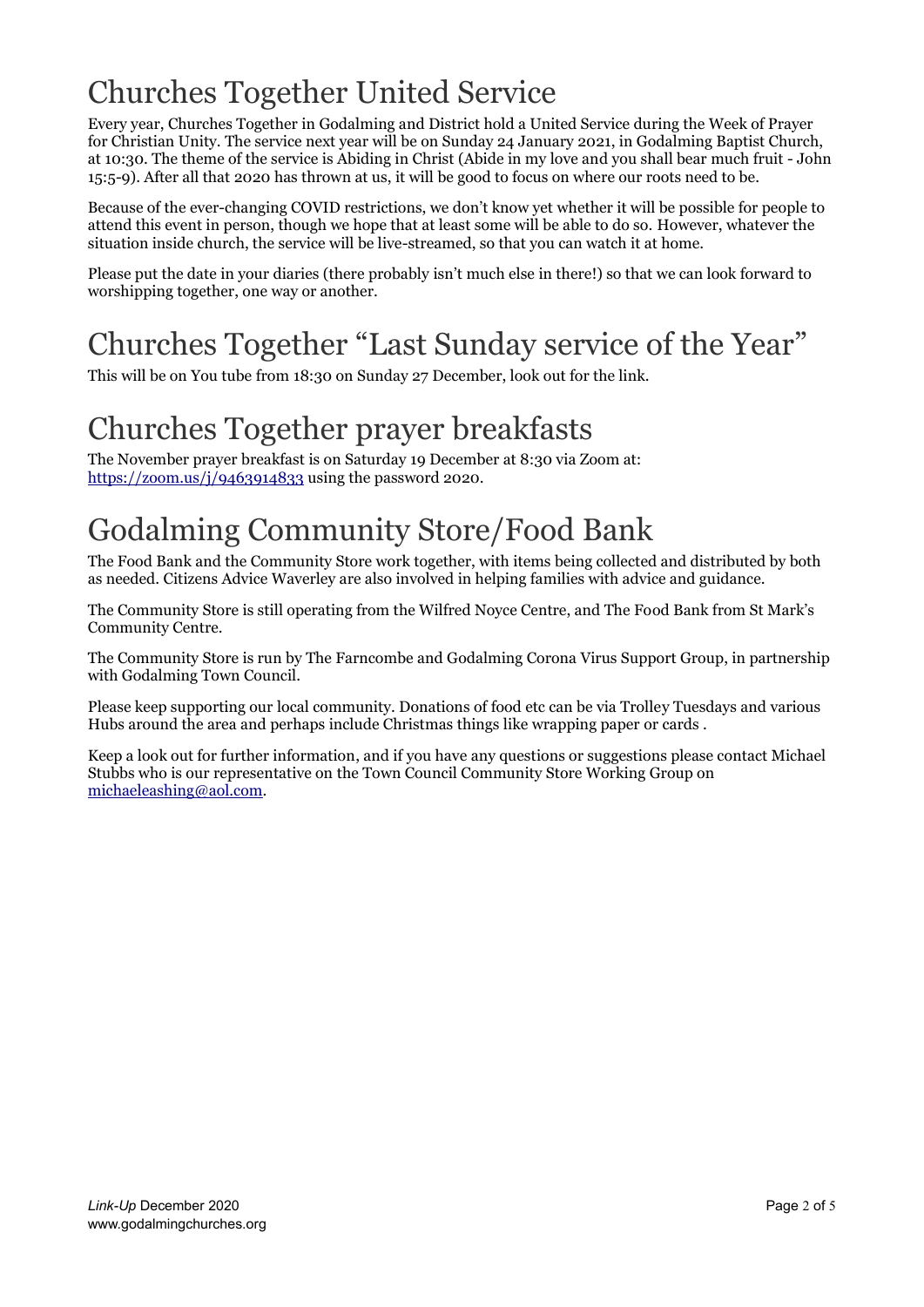# News of the Churches and organisations

### Parish of Godalming

#### **Nativity trail at St.Mark's Church**

A Nativity Trail has been arranged this year starting on Saturday, 5 December. It starts at St.Mark & All Saints CE school and follows a trail around Aarons Hill and returns to the church via Franklyn Road. There are 10 windows to see and a donation of £1 for PTA funds is requested. Please contact Jacky Tickner or Sheila Samuels for a paper trail.

[www.parishofgodalming.org.uk](https://www.parishofgodalming.org.uk/)

### Busbridge&Hambledon Church

Info correct at the time of writing! Chec[k www.bhcgodalmng.org](https://www.bhcgodalmng.org/) for latest information.

#### **Christmas Eve Drive-in**

Christmas Eve Drive-in "Bling your Car" at Godalming College! (16:00) Given the likelihood of existing or higher COVID 19 restrictions severely limiting numbers (and singing!) in church, a drive in carol service offers the safest opportunity to gather and share a Christmas experience with the church family and the local community - and exercise ones lungs in the confines of your car. We are delighted that Godalming College has offered its grounds to host the event. Watch the web site for details.

### Godalming United Church

We continue to "Worship, witness and serve" in these uncertain times.

Regular in-person Sunday morning services resumed on 6 December. Spaces are limited to less than 50, so advance booking is necessary: 01483 860683.

If you are unable to join us in person, we are live-streaming the service at 10:30 on Sundays, with two options on how to connect:

- the same platform we have been using during lockdown: [https://guc.online.church.](https://guc.online.church/) This will include availability of the 'Chat' function to allow you to say "Hello", raise anything that you'd like us to pray about, and so on.
- the same platform that we were using before lockdown  $-$  at either <https://thesundayservice.gallery.video/godalmingunited> o[r bit.ly/GUCTV.](https://bit.ly/GUCTV) There is no chat available on this platform.

Services can also be watched later on our YouTube channel: [bit.ly/GUCYouTube.](https://bit.ly/GUCYouTube) Recordings (audio and video) are available through our website [www.guc.org.uk](https://www.guc.org.uk/)

There will, at other times, be some limited access for private prayer – please phone 01483 420459.

#### **December and January services**

Special December and January services are as follows:

*Sunday 20 December, 19:00* Digital Carol service – join in from home

*24 December, 16:00* Christmas Eve Holy Communion

*25 December, 10:00* Christmas Day Family Service – bring along one of your presents to show!

*27 December, 10:*00

Methodist Circuit Service from St Mary's Guildford led by Circuit Superintendent Rev'd Keith Beckingham – join in online from home or online in fellowship at church

*3 January, 10:30*

Annual Covenant Service led by Rev'd Alan Payne: a reconsideration of our faith and renewal of commitment. A great start to 2021.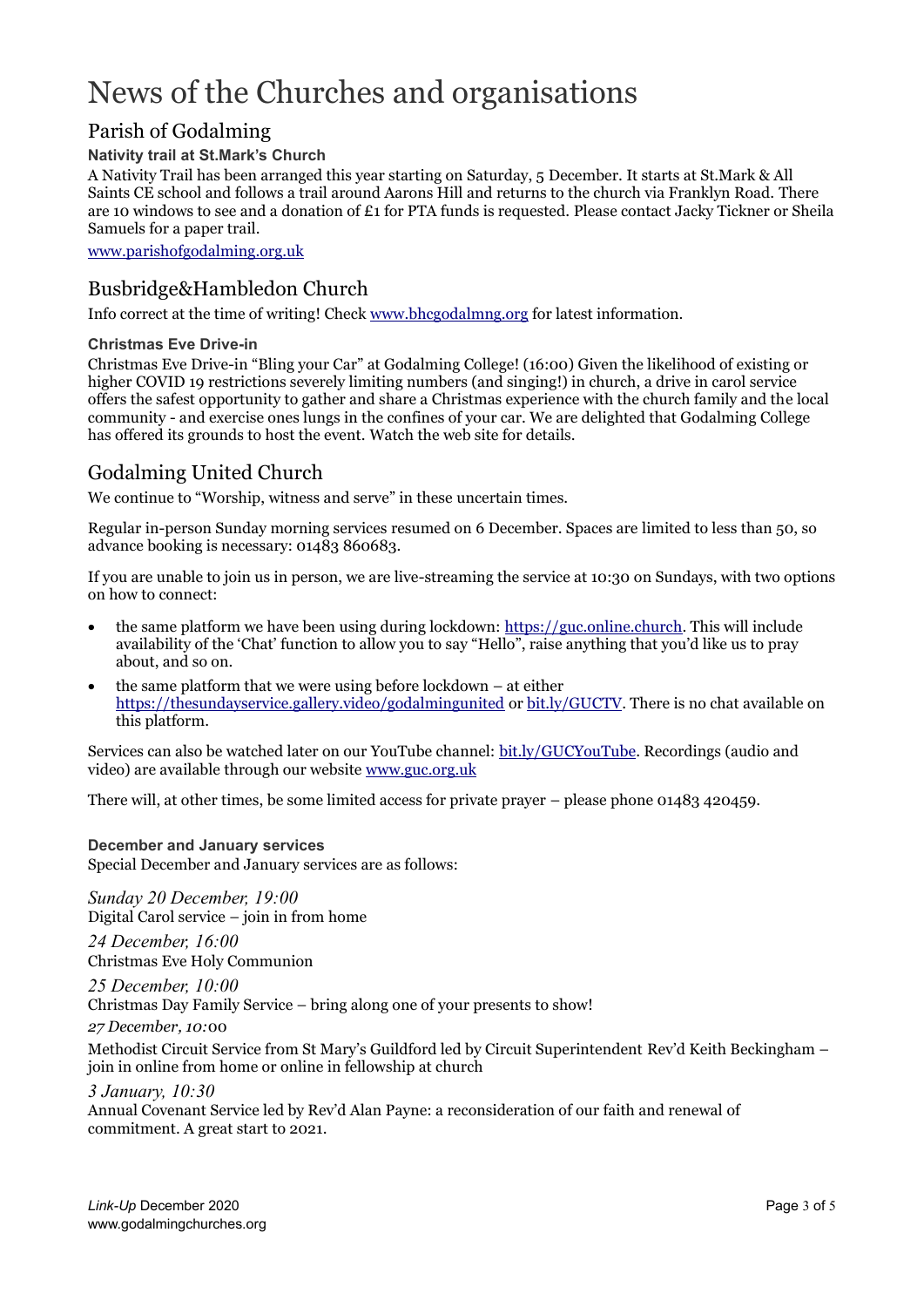#### **Christmas appeals**

Christmas at the United Church has always been a time for charitable giving – which must be handled differently in this time of Covid. The need is greater than ever, so we urge friends who join in any of our Christmas services to support our Christmas Appeals:

- Christian Aid [www.christianaid.org.uk](http://www.christianaid.org.uk/)
- Action for Children [www.actionforchildren.org.uk](http://www.actionforchildren.org.uk/)
- The Cellar via Godalming United Church
- Gambian Ophthalmic Project via Godalming United Church

For details of online giving to Godalming United Church or payment by cheque please contact Kath Riddy, Broadbridges House, The Avenue, Compton GU3 1JN or tel 01483 861446 or [GUC.Missions@gmail.com](mailto:GUC.Missions@gmail.com) [www.guc.org.uk](http://www.guc.org.uk/)

### St Edmund King & Martyr Godalming with St Joseph's Milford Roman Catholic Churches

#### **Praying with the Scriptures**

Each Wednesday evening in Advent at 19:30, Fr Jonathan will lead a meditation on some of the key readings of the Advent Season - Isaiah 40, Isaiah 61, The Annunciation and the Prologue of St John. Everyone is welcome to join us on Wednesday evenings from 19:30 to 20:45 on GoToMeeting Virtual Parish 450-922- 301t: 020 3713 5028 – access code 450-922-301

#### **livesimply support for prisoners**

Visiting hours and church services have been reduced in many prisons during the pandemic, causing extra hardship; acting in solidarity with prisoners at Send and Coldingley we are collecting: packs of Christmas cards to enable prisoners to send Christmas messages to their families; and CDs of Christmas carols so that they can sing along. To donate these items, please place them in the collection boxes at our churches ASAP or phone Sarah in the parish office.

#### **Buying charity Christmas cards and Advent Calendars**

Many charities have suffered financially this year through lack of fundraising opportunities, so please make an extra effort to support charities rather than buying Christmas cards/calendars from High Street shops. Some good options are: Aid to the Church in Need, Traidcraft, and Oxfam

#### **Wintershall Nativity Walk 18 to 21 December**

Join Mary and Joseph – safe and socially distanced! – and follow the donkey to Bethlehem, meet the Shepherds watching their sheep, spot the Angel as you climb the hill and help the Wise Men find the star. The mile-long walk should take 1½ hours through fields and woods across the hills at Wintershall. Free parking and hot drinks/refreshments available. Tickets are £35 per family group of up to 6 people, from: [www.wintershall.org.uk/nativity-winter-walk](https://www.wintershall.org.uk/nativity-winter-walk)

#### **Church services for December**

Our churches will be open to the community to come and worship from 2 December. To ensure we keep everyone safe, a strict booking system is in place for the weekend and Christmas services. For a full update on times and location do visit our website, and to book a space log onto<https://tinyurl.com/y4lu4dtj> or ring or email our Parish Assistant Sarah.

#### [https://stedsgod.com](https://stedsgod.com/)

#### St Peter's, Hascombe

We are doing an Advent Course by Zoom on Sunday evenings, and in preparation for Christmas, we are working with the children of the village where they will be collecting hand-painted figures of the Nativity Scene building up to a Nativity Presentation projected on to the outside of the Church, with pictures and Carols. With safe distancing we will continue to have services in church, and all will need to book in to attend as there will be limited space.

#### Trinity Trust Team

If you have children and/or grandchildren in local schools, do ask them about 'We Three Kings' our pandemic production this Christmas. The three wise men are not able to meet in person due to lockdown but meet on Zoom to discuss their recent epic journey to follow the star and bow down at the spot where Heaven met Earth through the birth of Jesus. Of course, we are unable to visit local schools as usual so have recorded